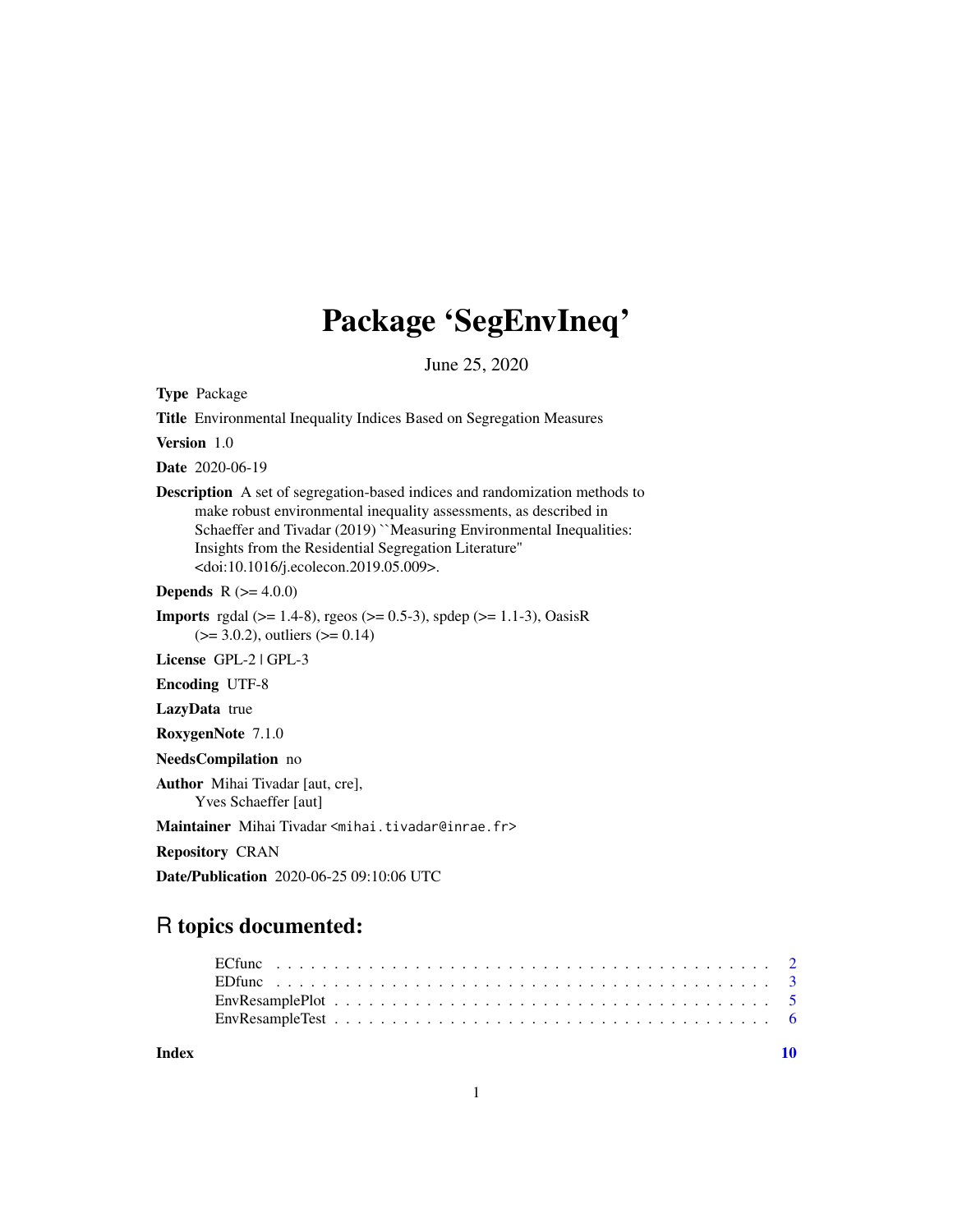#### Description

Environmental Centralization index compares the spatial distribution of two social groups around a specific environmental (dis-)amenity, located at one or more points.

#### Usage

```
ECfunc (x, distmin = NULL, dist = NULL, K = NULL, kdist = NULL,
spatobj1 = NULL, folder1 = NULL, shape1 = NULL,
spatobj2 = NULL, folder2 = NULL, shape2 = NULL)
```
#### Arguments

| $\mathsf{x}$ | - a matrix with the groups distributions across spatial units                                                                                                                                                                          |
|--------------|----------------------------------------------------------------------------------------------------------------------------------------------------------------------------------------------------------------------------------------|
| distmin      | - an optional vector with the minimal distance between each spatial unit and<br>all the environmental localisations. If not provided, it will be computed in the<br>function                                                           |
| dist         | - an optional matrix with the distance between all spatial units and environmental<br>localisations. If not provided, it will be computed in the function                                                                              |
| K            | - if provided, the version of the index constrained to the K nearest neighbors                                                                                                                                                         |
| kdist        | - if provided, the version of the index constrained to the nearest neighbors within<br>a distance of kdist                                                                                                                             |
| spatobj1     | - polygons spatial objects for population distribution to compute distances ma-<br>trix (necessary if distance not provided).                                                                                                          |
| folder1      | - a character vector with the folder (directory) name indicating where the shape-<br>file with geographical info of population distribution is located on the drive (nec-<br>essary if distance and spatial object are not provided).  |
| shape1       | - a character vector with the name of the shapefile (without the shp extension)<br>with geographical info of population distribution                                                                                                   |
| spatobj2     | - points spatial objects for (dis-)amenity location to compute distances matrix<br>(necessary if distance not provided).                                                                                                               |
| folder2      | - a character vector with the folder (directory) name indicating where the shape-<br>file with geographical info of (dis-)amenity distribution is located on the drive<br>(necessary if distance and spatial object are not provided). |
| shape2       | - a character vector with the name of the shapefile (without the shp extension)<br>with geographical info of (dis-)amenity spatial location                                                                                            |

#### Value

The matrix with environmental centralization index values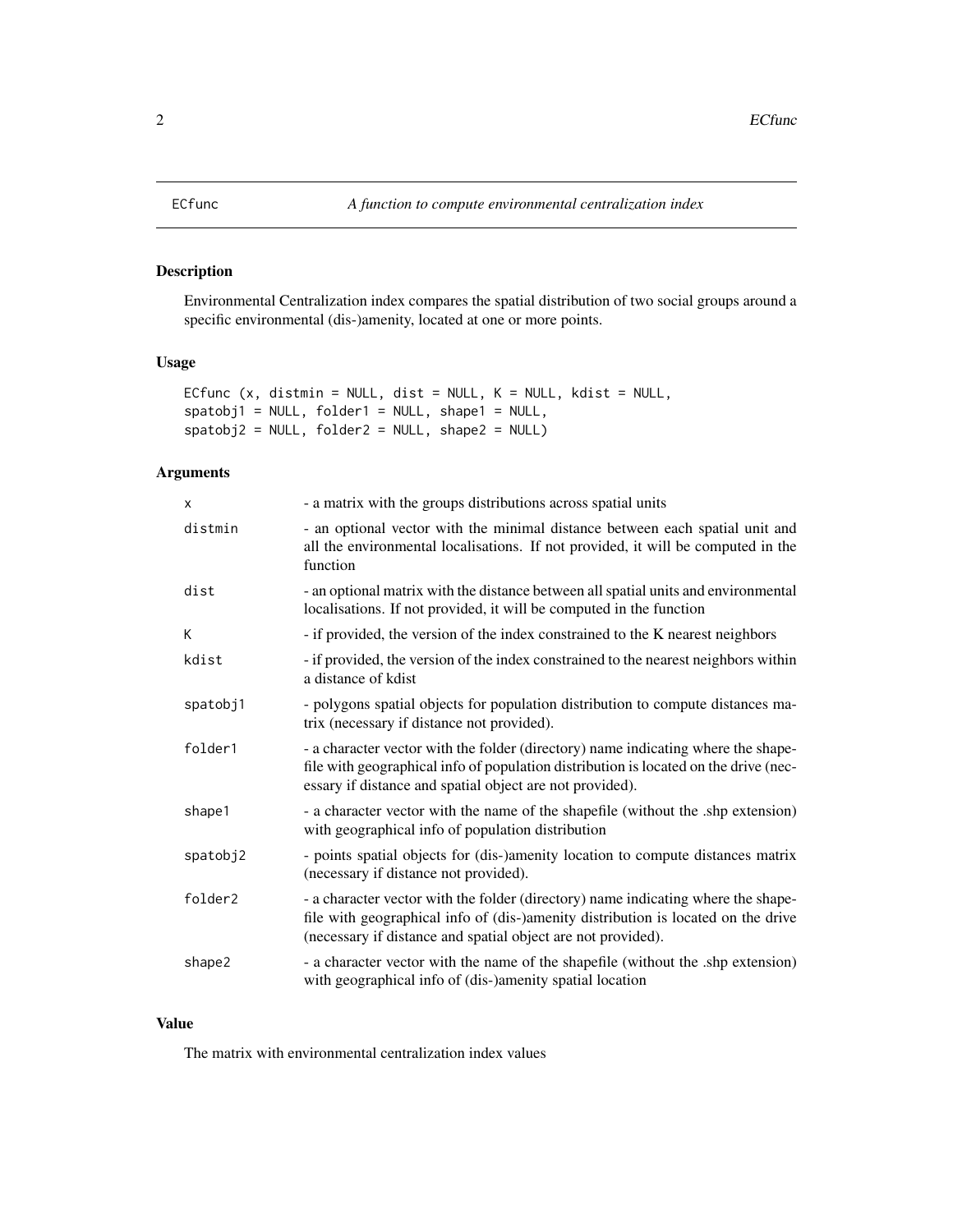#### <span id="page-2-0"></span> $EDfunc$  3

#### References

Schaeffer Y. and Tivadar M. (2019) Measuring Environmental Inequalities: Insights from the Residential Segregation Literature. *Ecological Economics*, 164, 106329

Tivadar M. (2019) OasisR: An R Package to Bring Some Order to the World of Segregation Measurement. *Journal of Statistical Software*, 89 (7), pp. 1-39

Duncan O. D. and Duncan B. (1955) Residential Distribution and Occupational Stratification. *American Journal of Sociology*, 60 (5), pp. 493-503

Folch D.C and Rey S. J (2016) The centralization index: A measure of local spatial segregation. *Papers in Regional Science*, 95 (3), pp. 555-576

#### See Also

[EDfunc](#page-2-1), [EnvResampleTest](#page-5-1), [EnvResamplePlot](#page-4-1)

#### Examples

```
data(segdata, package = "OasisR")
# segdata - theoretical distributions on a 10x10 grid map
# We consider A1 and A2 - two populations distribution and
# the amenities are located in the grid center
distance <- rgeos::gDistance(rgeos::gCentroid(segdata, byid = FALSE),
rgeos::gCentroid(segdata, byid = TRUE), byid = TRUE)
ECfunc (segdata@data[,3:4], dist = distance)
```
<span id="page-2-1"></span>EDfunc *A function to compute environmental dissimilarity index*

#### **Description**

Environmental Dissimilarity index measures the dissimilarity between the distribution of a population group *x* and the one of an environmental (dis-)amenity *a* among spatial units. The environmental dissimilarity index has several versions: "standard" aspatial version based on Duncan & Duncan (1955) segregation index; adjusted versions with spatial interactions matrices based on contiguities (Morrill, 1991; Tivadar, 2019), boundaries, or shapes (Wong, 1998; Tivadar, 2019); or defined by the user.

#### Usage

```
EDfunc (x, a, \text{vers} = "standard", w = NULL, ar = NULL, per = NULL,b = NULL, folder = NULL, shape = NULL, spatobj = NULL, queen = TRUE,
ptype = "int", K = 1, f = "exp", beta = 1)
```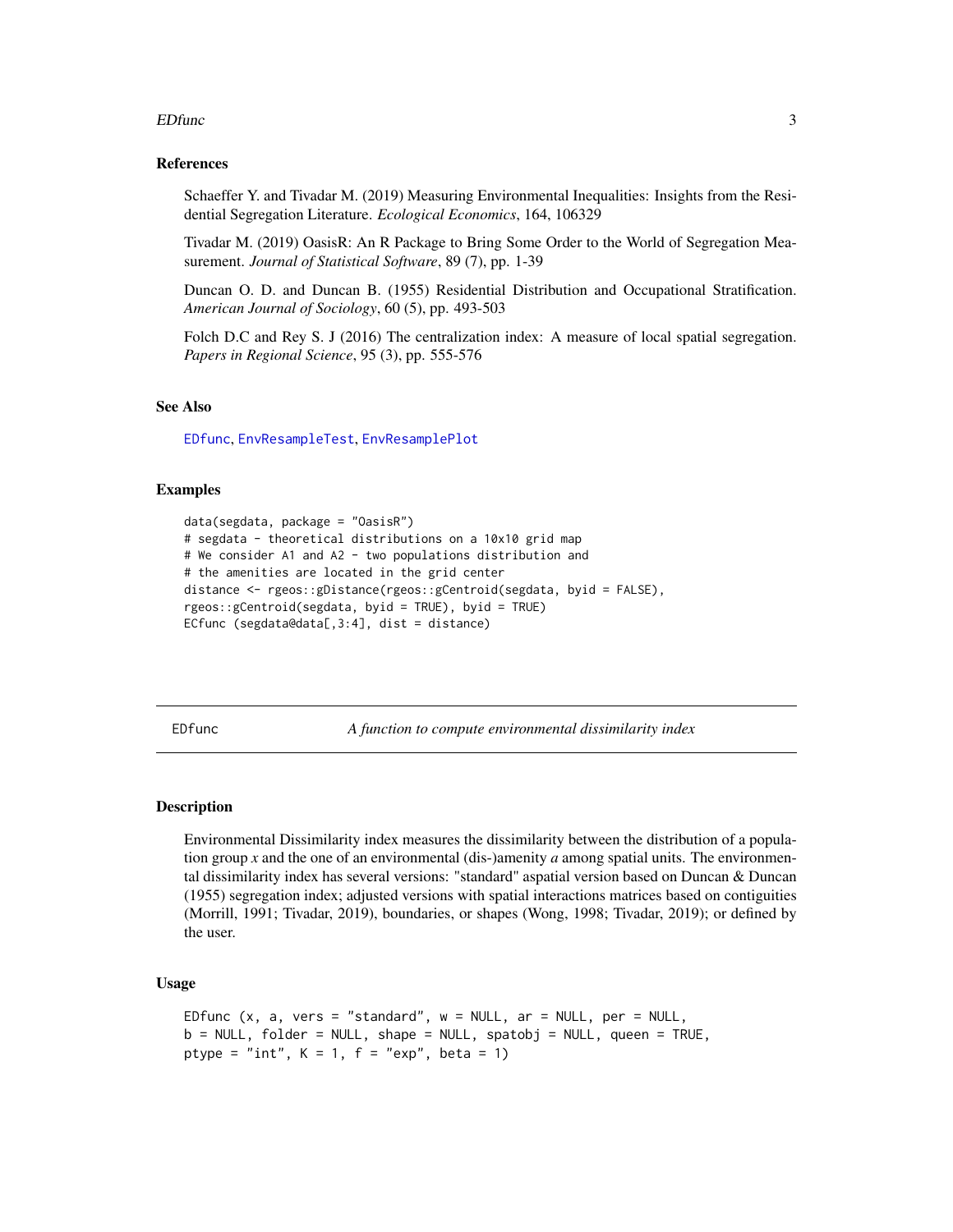#### Arguments

| х            | - a vector of the population/group distribution across spatial units                                                                                                                                                                                                                                                                                                                                                                                          |
|--------------|---------------------------------------------------------------------------------------------------------------------------------------------------------------------------------------------------------------------------------------------------------------------------------------------------------------------------------------------------------------------------------------------------------------------------------------------------------------|
| a            | - a vector of the environmental variable spatial distribution                                                                                                                                                                                                                                                                                                                                                                                                 |
| vers         | - the index version: "standard" (by default) for aspatial environmental dissimi-<br>larity index (Duncan); "contig" for adjusted index with a contiguity spatial in-<br>teractions matrix (Morrill); "bound" for adjusted index with a boundaries spatial<br>interactions matrix (Wong); "shape" for adjusted index with a boundaries and<br>shape spatial interactions matrix (Wong); "user" for adjusted index with any<br>user spatial interactions matrix |
| W            | - an optional spatial weights matrix. If necessary and not provided, it will be<br>computed in the function                                                                                                                                                                                                                                                                                                                                                   |
| ar           | - an optional vector of spatial units area. If necessary and not provided, it will<br>be computed in the function                                                                                                                                                                                                                                                                                                                                             |
| per          | - an optional vector of spatial units perimeter. If necessary and not provided, it<br>will be computed in the function.                                                                                                                                                                                                                                                                                                                                       |
| b            | - an optional shared border matrix. If necessary and not provided, it will be<br>computed in the function.                                                                                                                                                                                                                                                                                                                                                    |
| folder       | - a character vector with the folder (directory) name indicating where the shape-<br>file with geographical info is located on the drive if the interactions matrix is<br>computed in the function                                                                                                                                                                                                                                                            |
| shape        | - a character vector with the name of the shapefile (without the .shp extension)                                                                                                                                                                                                                                                                                                                                                                              |
| spatobj      | - a spatial object (SpatialPolygonsDataFrame) with geographic information as<br>alternative for the shapefile, if the interactions matrix is computed in the function                                                                                                                                                                                                                                                                                         |
| queen        | - logical parameter defining criteria used for contiguity matrix computation,<br>TRUE for queen (by default), FALSE for rook                                                                                                                                                                                                                                                                                                                                  |
| ptype        | - a string variable giving two options for perimeter calculation for Wong's in-<br>dices: "int" to use only interior borders of spatial units and "all" to use entire<br>borders, including to the exterior of the area                                                                                                                                                                                                                                       |
| K            | - the order of contiguity matrix if "contig" version is chosen $(K = 1$ by default)                                                                                                                                                                                                                                                                                                                                                                           |
| $\mathsf{f}$ | - spatial decay function of contiguity matrix when $K > 1$ , with $f = "exp"$ (by<br>default) for exponential function of contiguity "distance" $exp(beta*(1-k))$                                                                                                                                                                                                                                                                                             |
| beta         | - spatial decay intensity parameter (equal to 1 by default), used only when the<br>version with contiguity is chosen and $K > 1$                                                                                                                                                                                                                                                                                                                              |

#### Value

The value of the environmental dissimilarity index

#### References

Schaeffer Y. and Tivadar M. (2019) Measuring Environmental Inequalities: Insights from the Residential Segregation Literature. *Ecological Economics*, 164, 106329

Tivadar M. (2019) OasisR: An R Package to Bring Some Order to the World of Segregation Measurement. *Journal of Statistical Software*, 89 (7), pp. 1-39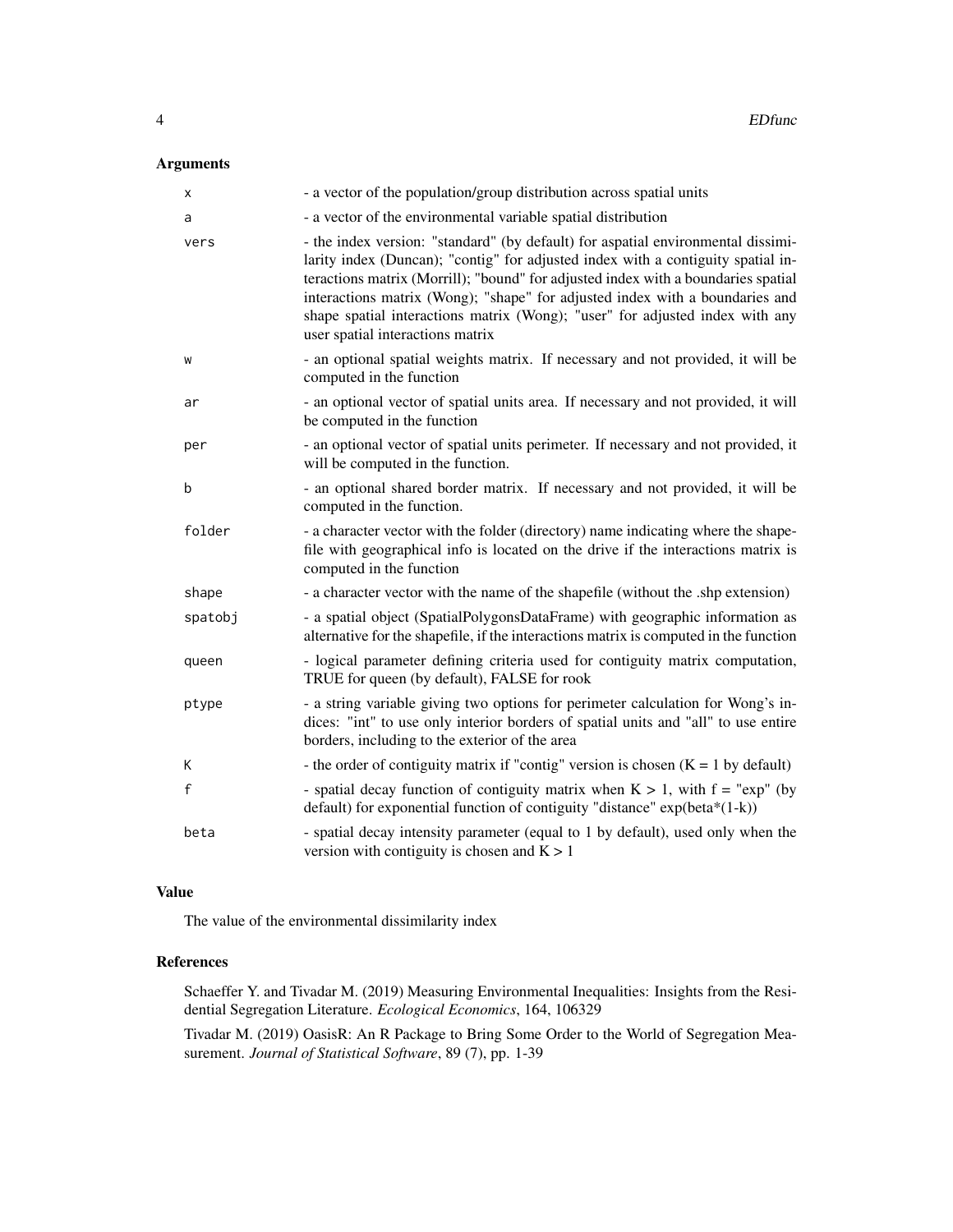#### <span id="page-4-0"></span>EnvResamplePlot 5

Duncan O. D. and Duncan B. (1955) Residential Distribution and Occupational Stratification. *American Journal of Sociology*, 60 (5), pp. 493-503

Morrill B. (1991) On the measure of geographic segregation. *Geography research forum*, 11, pp. 25-36.

Wong D. W. S. (1998) Measuring multiethnic spatial segregation. *Urban Geography*, 19 (1), pp. 77-87.

#### See Also

[ECfunc](#page-1-1), [EnvResampleTest](#page-5-1), [EnvResamplePlot](#page-4-1)

#### Examples

```
data(segdata, package = "OasisR")
# segdata - theoretical distributions on a 10x10 grid map
# We consider A1 - population distribution and A2 - amenity distribution
EDfunc (segdata@data$A1, segdata@data$A2)
EDfunc (segdata@data$A1, segdata@data$A2, vers = "contig", spatobj =segdata, queen = FALSE)
EDfunc (segdata@data$A1, segdata@data$A2, vers = "contig", spatobj =segdata, queen = FALSE, K = 3)
EDfunc (segdata@data$A1, segdata@data$A2, vers = "bound", spatobj =segdata)
EDfunc (segdata@data$A1, segdata@data$A2, vers = "shape", spatobj =segdata, ptype = 'all')
```
<span id="page-4-1"></span>EnvResamplePlot *A function to test environmental inequality indices by resampling*

#### Description

Plot of resampling simulations results.

#### Usage

```
EnvResamplePlot(ResampleTest, var = 1, coldist = "red", colind = "blue", legend = TRUE,
legendpos = "top", cex.legend = 1, bty = "o")
```
#### Arguments

| ResampleTest | - a ResampleTest object produced with ResampleTest function                                                                                                       |
|--------------|-------------------------------------------------------------------------------------------------------------------------------------------------------------------|
| var          | - the number of the variable to be plot                                                                                                                           |
| coldist      | - color used to plot the simulated distribution                                                                                                                   |
| colind       | - color used to plot the index                                                                                                                                    |
| legend       | - logical parameter, to control the legend's plots                                                                                                                |
| legendpos    | - a character string giving the legend's position: 'bottomright', 'bottom', 'bot-<br>tomleft', 'left', 'topleft', 'top', 'topright', 'right' and 'center'.        |
| cex.legend   | - a numerical value giving the amount by which plotting text and symbols in<br>legend should be magnified relative to the default.                                |
| bty          | - a character string which determines the type of box of the legend: 'o' (by<br>default), $\langle 1', \langle 7', \langle c', \langle u \rangle \rangle \rangle$ |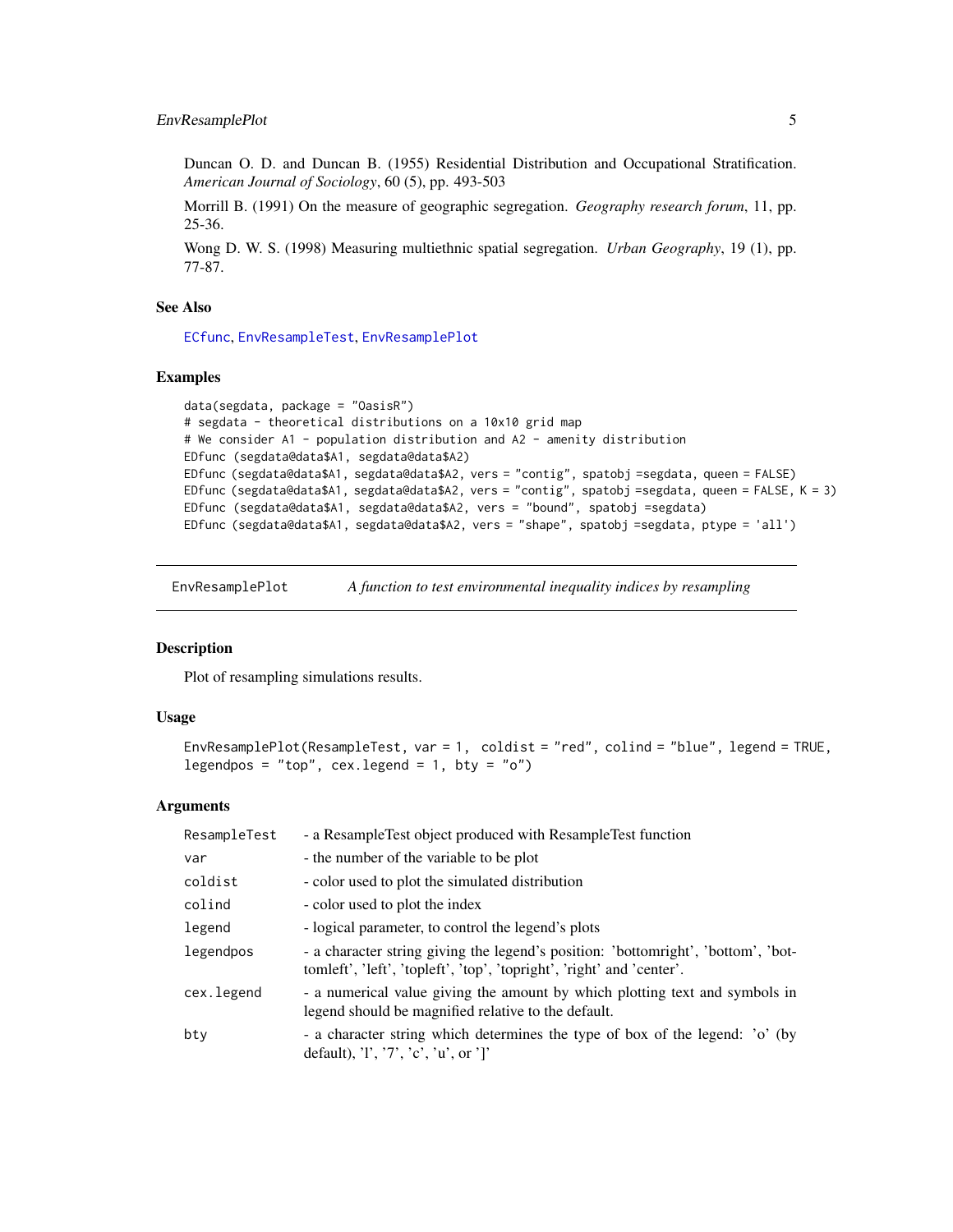#### <span id="page-5-0"></span>Value

A plot with resampling distribution corresponding upper case letter. A value of 'n' suppresses the box.

#### References

Schaeffer Y. and Tivadar M. (2019) Measuring Environmental Inequalities: Insights from the Residential Segregation Literature. *Ecological Economics*, 164, 106329

Tivadar M. (2019) OasisR: An R Package to Bring Some Order to the World of Segregation Measurement. *Journal of Statistical Software*, 89 (7), pp. 1-39

#### See Also

[EDfunc](#page-2-1), [ECfunc](#page-1-1), [EnvResampleTest](#page-5-1)

#### Examples

```
data(segdata, package = "OasisR")
# segdata - theoretical distributions on a 10x10 grid map
# We consider A1 - population distribution and A2 - amenity distribution
testoutput <- EnvResampleTest (x = segdata@data$A1, a = segdata@data$A2, spatobj = segdata,
fun = "EDfunc", vers = "contig", queen = FALSE)
EnvResamplePlot(testoutput)
```
<span id="page-5-1"></span>EnvResampleTest *A function to test environmental inequality indices by resampling*

#### **Description**

Resampling tests for environmental inequality indexes.

#### Usage

```
EnvResampleTest(x, a = NULL, fun, simtype = "MonteCarlo",
nsim = NULL, sampleunit = "unit", proba = NULL, setseed = FALSE,
perc = c(.05, .95), outl = FALSE, outmeth = "bp", sdtimes = 2, IQRrange = 1.5,
spatobi = NULL, folder = NULL, shape = NULL,spatobj1 = NULL, folder1 = NULL, shape1 = NULL,spatobi2 = NULL, folder2 = NULL, shape2 = NULL,distmin = NULL, dist = NULL, K = NULL, kdist = NULL,
vers = "standard", w = NULL, b = NULL, ar = NULL, per = NULL,queen = TRUE, ptype = "int", f = "exp", beta = 1)
```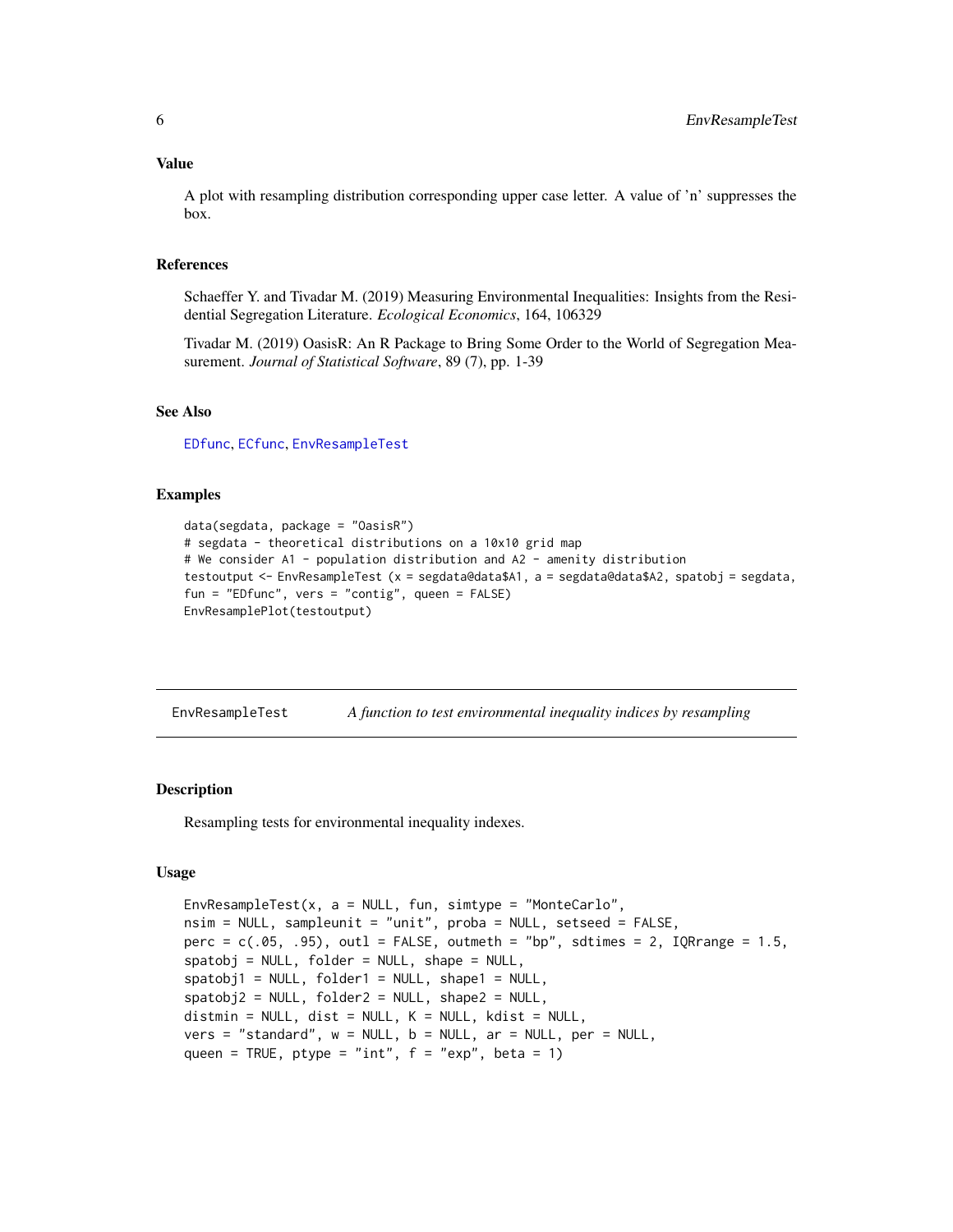#### Arguments

| х          | - a vector of the population/group distribution across spatial units for EDfunc or<br>a matrix with the groups distributions across spatial units for ECfunc                                                                                                                                                                                                                                                                                              |
|------------|-----------------------------------------------------------------------------------------------------------------------------------------------------------------------------------------------------------------------------------------------------------------------------------------------------------------------------------------------------------------------------------------------------------------------------------------------------------|
| a          | - a vector of the environmental variable spatial distribution for EDfunc                                                                                                                                                                                                                                                                                                                                                                                  |
| fun        | - a character vector with the function to be tested, fun = "EDfunc" or fun =<br>"ECfunc"                                                                                                                                                                                                                                                                                                                                                                  |
| simtype    | - a character vector with the type of simulation. If simtype = 'MonteCarlo' (by<br>default), the function produces a randomization test using Monte Carlo simula-<br>tions. If simtype = 'Jack', the function generates jackknife replications                                                                                                                                                                                                            |
| nsim       | - the number of simulations (equal to the number of observations for jackknife)                                                                                                                                                                                                                                                                                                                                                                           |
| sampleunit | - for jackknife replicant, the resampling is made only on spatial units. For Monte<br>Carlo simulations, the user can choose between "unit" for spatial units resam-<br>pling and "ind" for population resampling.                                                                                                                                                                                                                                        |
| proba      | - for Monte Carlo simulations on population, proba is a vector with location<br>probabilities. If proba = NULL, the vector is equiprobable. If outliers are de-<br>termined with jackknife technique, proba indicates the probability (confidence<br>interval) for scoring tests.                                                                                                                                                                         |
| setseed    | - if TRUE (by default), specify zero seed for repetead simulation                                                                                                                                                                                                                                                                                                                                                                                         |
| perc       | - percentille values for jackknife simulations                                                                                                                                                                                                                                                                                                                                                                                                            |
| outl       | - logical parameter for jackknife simulations, if TRUE the function provides the<br>outliers obtained by jackknife iterations                                                                                                                                                                                                                                                                                                                             |
| outmeth    | - a character vector designing the outliers detection method: outmeth = $'bp'$ (by<br>default) for boxplot method; outmeth = 'sd' for standard deviation method; out-<br>meth = $z'$ for normal scores method; outmeth = $t'$ for t Student scores method;<br>outmeth = 'chisq' for chi-squared scores method; outmeth = 'mad' for median<br>absolute deviation method. The estimations based on scoring methods are ob-<br>tained using outliers package |
| sdtimes    | - multiplication factor of the standard deviation used for outliers detection with<br>jackknife simulations (2 by default)                                                                                                                                                                                                                                                                                                                                |
| IQRrange   | - determines the boxplot thresholds (1.5 by default) as multiplication of IQR<br>(Inter Quartile Range)                                                                                                                                                                                                                                                                                                                                                   |
| spatobj    | - a spatial object (SpatialPolygonsDataFrame) for EDfunc geographic functions                                                                                                                                                                                                                                                                                                                                                                             |
| folder     | - a character vector with the folder (directory) containing the shapefile for ED-<br>func                                                                                                                                                                                                                                                                                                                                                                 |
| shape      | - a character vector with the name of the shapefile for EDfunc as alternative to<br>spatobj                                                                                                                                                                                                                                                                                                                                                               |
| spatobj1   | - polygons spatial objects for population distribution to compute distances ma-<br>trix for ECfunc                                                                                                                                                                                                                                                                                                                                                        |
| folder1    | - a character vector with the folder (directory) containing the shape1 for ECfunc                                                                                                                                                                                                                                                                                                                                                                         |
| shape1     | - a character vector with the name of the shapefile for ECfunc as alternative to<br>spatobj1                                                                                                                                                                                                                                                                                                                                                              |
| spatobj2   | - points spatial objects for (dis-)amenity location to compute distances matrix<br>for ECfunc                                                                                                                                                                                                                                                                                                                                                             |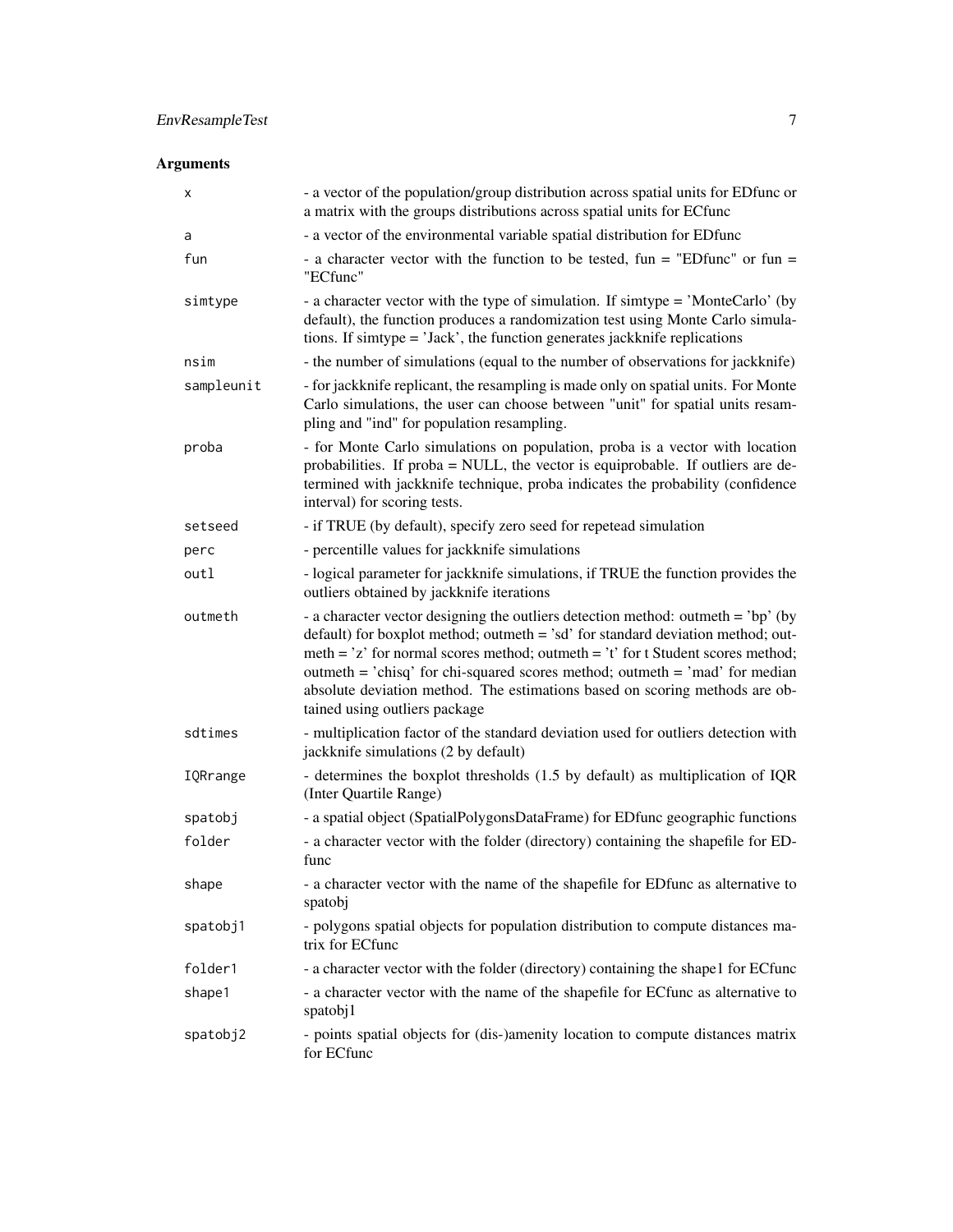| folder2      | - a character vector with the folder (directory) containing the shape2 for ECfunc                                                                                                                                                                                                                                                                                                                                                                              |
|--------------|----------------------------------------------------------------------------------------------------------------------------------------------------------------------------------------------------------------------------------------------------------------------------------------------------------------------------------------------------------------------------------------------------------------------------------------------------------------|
| shape2       | - a character vector with the name of the shapefile for ECfunc as alternative to<br>spatob <sub>i</sub> 2                                                                                                                                                                                                                                                                                                                                                      |
| distmin      | - an optional vector for ECfunc with the minimal distance between each spatial<br>unit and all the environmental localisations                                                                                                                                                                                                                                                                                                                                 |
| dist         | - an optional matrix for ECfunc with the distance between all spatial units and<br>environmental localisations.                                                                                                                                                                                                                                                                                                                                                |
| K            | - the order of contiguity matrix if "contig" version of EDfunc is chosen $(K = 1)$<br>by default)                                                                                                                                                                                                                                                                                                                                                              |
| kdist        | - if provided, the version of the index constrained to the nearest neighbors within<br>a distance of kdist                                                                                                                                                                                                                                                                                                                                                     |
| vers         | - the EDfunc version: "standard" (by default) for aspatial environmental dis-<br>similarity index (Duncan); "contig" for adjusted index with a contiguity spatial<br>interactions matrix (Morrill); "bound" for adjusted index with a boundaries spa-<br>tial interactions matrix (Wong); "shape" for adjusted index with a boundaries<br>and shape spatial interactions matrix (Wong); "user" for adjusted index with any<br>user spatial interactions matrix |
| W            | - an optional spatial weights matrix for EDfunc.                                                                                                                                                                                                                                                                                                                                                                                                               |
| b            | - an optional shared border matrix for EDfunc.                                                                                                                                                                                                                                                                                                                                                                                                                 |
| ar           | - an optional vector of spatial units area for EDfunc.                                                                                                                                                                                                                                                                                                                                                                                                         |
| per          | - an optional vector of spatial units perimeter for EDfunc.                                                                                                                                                                                                                                                                                                                                                                                                    |
| queen        | - logical parameter for ED func defining criteria used for contiguity matrix com-<br>putation, TRUE for queen (by default), FALSE for rook                                                                                                                                                                                                                                                                                                                     |
| ptype        | - a string variable for EDfunc giving two options for perimeter calculation for<br>Wong's indices: "int" to use only interior borders of spatial units and "all" to use<br>entire borders, including to the exterior of the area                                                                                                                                                                                                                               |
| $\mathsf{f}$ | - spatial decay function of contiguity matrix for EDfunc when $K > 1$ , with $f =$<br>"exp" (by default) for exponential function of contiguity "distance"                                                                                                                                                                                                                                                                                                     |
| beta         | - spatial decay intensity parameter for EDfunc (equal to 1 by default), used only<br>when the version with contiguity is chosen and $K > 1$                                                                                                                                                                                                                                                                                                                    |

#### Value

A list with: - index's name - simulation type - statistics summary of the simulations - simulated index distribution - simulated population distribution - matrix with outliers (jackknife) - list with outliers values (jackknife)

#### References

Schaeffer Y. and Tivadar M. (2019) Measuring Environmental Inequalities: Insights from the Residential Segregation Literature. *Ecological Economics*, 164, 106329

Tivadar M. (2019) OasisR: An R Package to Bring Some Order to the World of Segregation Measurement. *Journal of Statistical Software*, 89 (7), pp. 1-39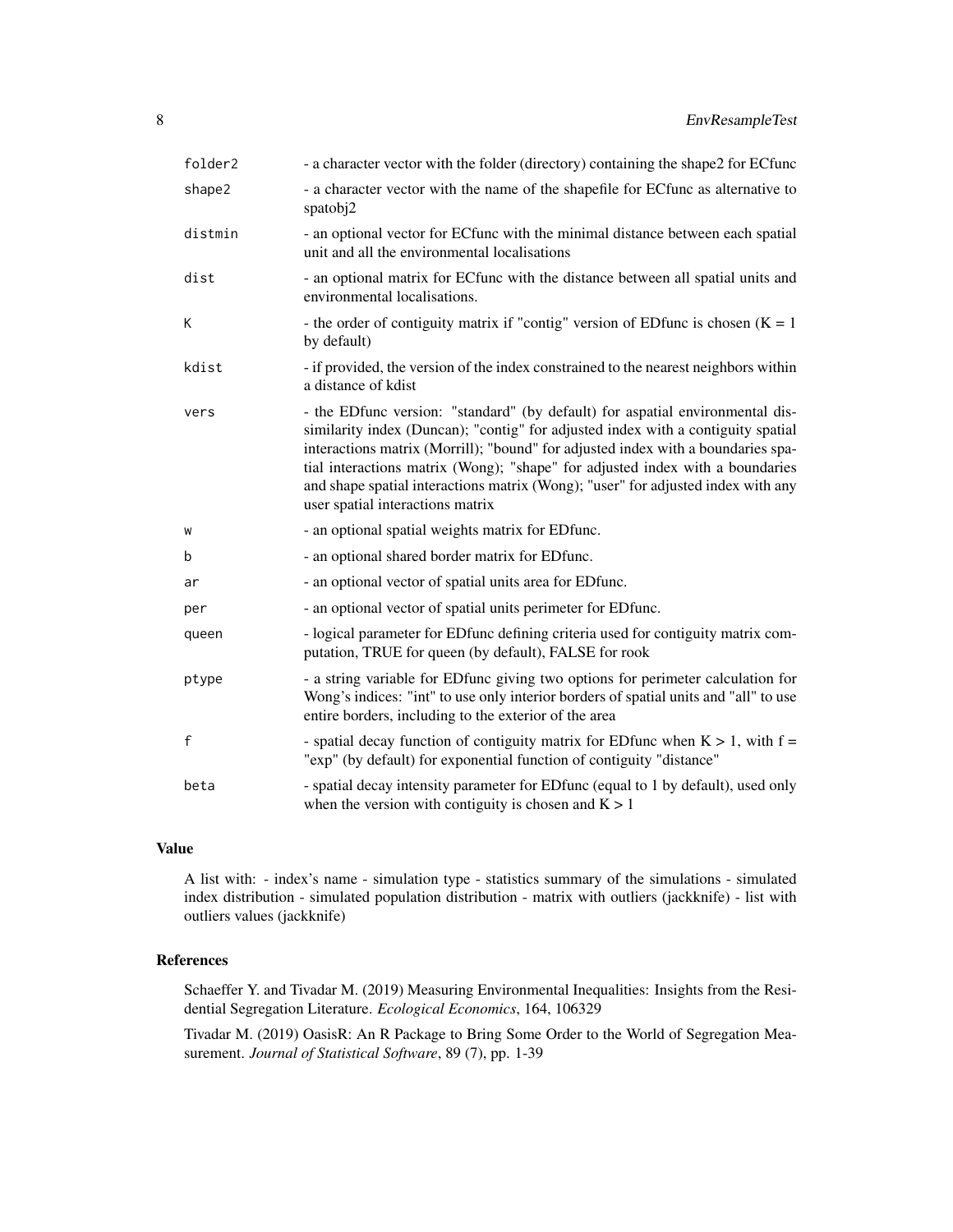#### <span id="page-8-0"></span>EnvResampleTest 9

#### See Also

[EDfunc](#page-2-1), [ECfunc](#page-1-1), [EnvResamplePlot](#page-4-1)

#### Examples

```
data(segdata, package = "OasisR")
# segdata - theoretical distributions on a 10x10 grid map
# We consider A1 - population distribution and A2 - amenity distribution
testoutput <- EnvResampleTest (x = segdata@data$A1, a = segdata@data$A2, spatobj = segdata,
fun = "EDfunc", vers = "contig", queen = FALSE)
testoutput$Summary
hist(testoutput$IndexDist)
```